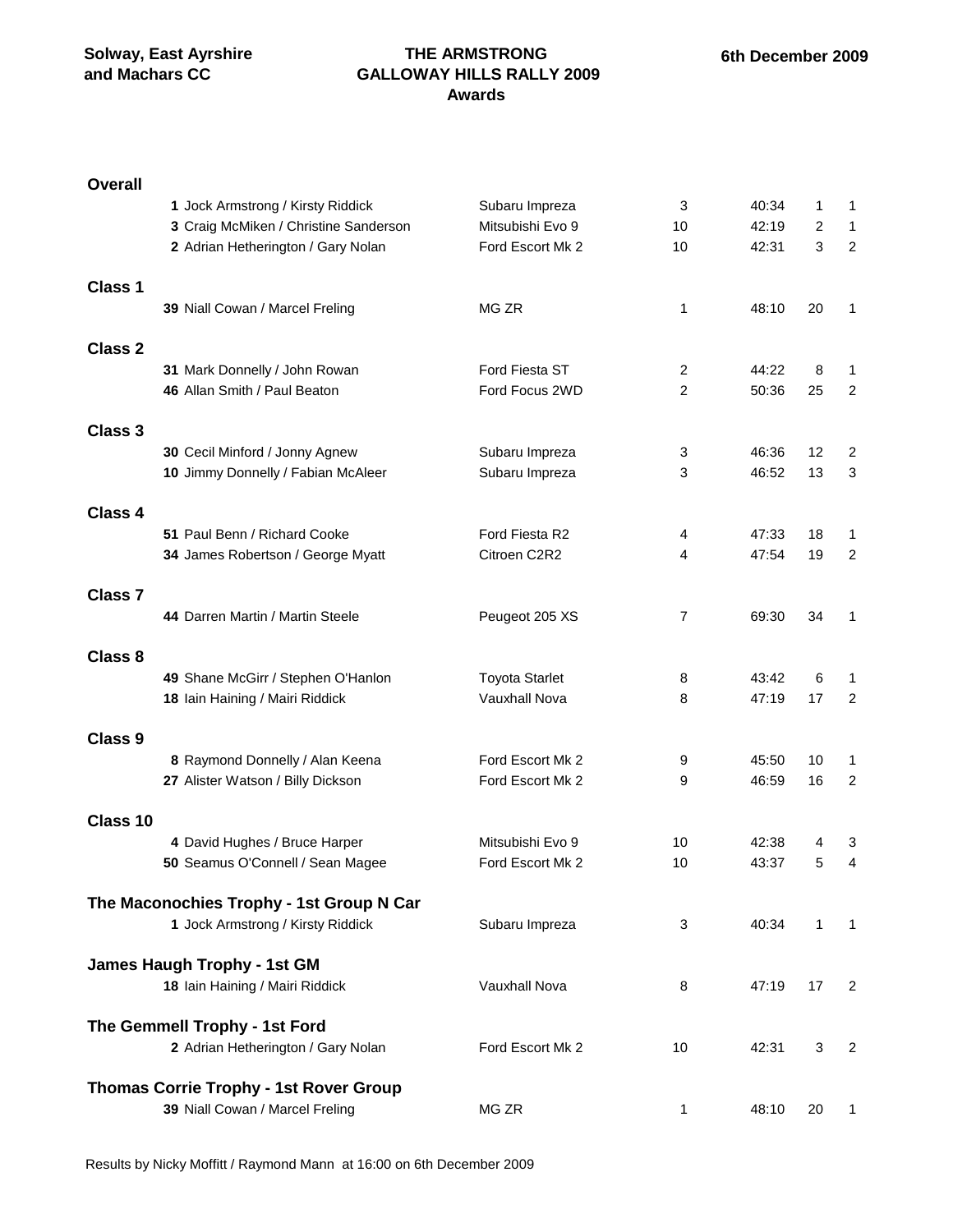### **THE ARMSTRONG GALLOWAY HILLS RALLY 2009 Awards**

| James Brown Trophy - 1st Peugeot Talbot                                                       |                  |    |       |                |              |
|-----------------------------------------------------------------------------------------------|------------------|----|-------|----------------|--------------|
| 33 Ross McLeish / The Doc. Thomson                                                            | Peugeot 205      | 8  | 49:22 | 21             | 3            |
| <b>Trophy - 1st Subaru</b>                                                                    |                  |    |       |                |              |
| 1 Jock Armstrong / Kirsty Riddick                                                             | Subaru Impreza   | 3  | 40:34 | $\mathbf{1}$   | $\mathbf{1}$ |
| Trophy - 1st Mitsubishi                                                                       |                  |    |       |                |              |
| 3 Craig McMiken / Christine Sanderson                                                         | Mitsubishi Evo 9 | 10 | 42:19 | 2              | $\mathbf{1}$ |
| Malcolm Wilson Motorsport Award - Greatest improvement on seeding                             |                  |    |       |                |              |
| 46 Allan Smith / Paul Beaton                                                                  | Ford Focus 2WD   | 2  | 50:36 | 25             | 2            |
| Award - Highest placed all EACC crew                                                          |                  |    |       |                |              |
| 27 Alister Watson / Billy Dickson                                                             | Ford Escort Mk 2 | 9  | 46:59 | 16             | 2            |
| Lawrence Clark Trophy - 1st Navigator resident in DG Postal District                          |                  |    |       |                |              |
| 1 Kirsty Riddick                                                                              | Subaru Impreza   | 3  | 40:34 | 1              | $\mathbf{1}$ |
| <b>George Rutherford Trophy - Highest Placed female</b>                                       |                  |    |       |                |              |
| 1 Kirsty Riddick                                                                              | Subaru Impreza   | 3  | 40:34 | 1              | $\mathbf{1}$ |
| The Armstrong Family Award - Highest placed 2 wheel drive car                                 |                  |    |       |                |              |
| 2 Adrian Hetherington / Gary Nolan                                                            | Ford Escort Mk 2 | 10 | 42:31 | 3              | 2            |
| The Fred Patterson Trucks and Performance Cars Award - Highest rated Irish Competitor         |                  |    |       |                |              |
| 2 Adrian Hetherington / Gary Nolan                                                            | Ford Escort Mk 2 | 10 | 42:31 | 3              | 2            |
| <b>Award - Spirit of the Rally</b>                                                            |                  |    |       |                |              |
| Michael & Isobel Riddick                                                                      |                  |    |       |                |              |
| The McHarg International Challenge Award - 1st Team of 3 from same country<br><b>Scotland</b> |                  |    |       |                |              |
| 1 Jock Armstrong / Kirsty Riddick                                                             | Subaru Impreza   | 3  | 40:34 | 1              | 1            |
| 3 Craig McMiken / Christine Sanderson                                                         | Mitsubishi Evo 9 | 10 | 42:19 | $\overline{2}$ | $\mathbf{1}$ |

4 David Hughes / Bruce Harper Mitsubishi Evo 9 10 42:38 4 3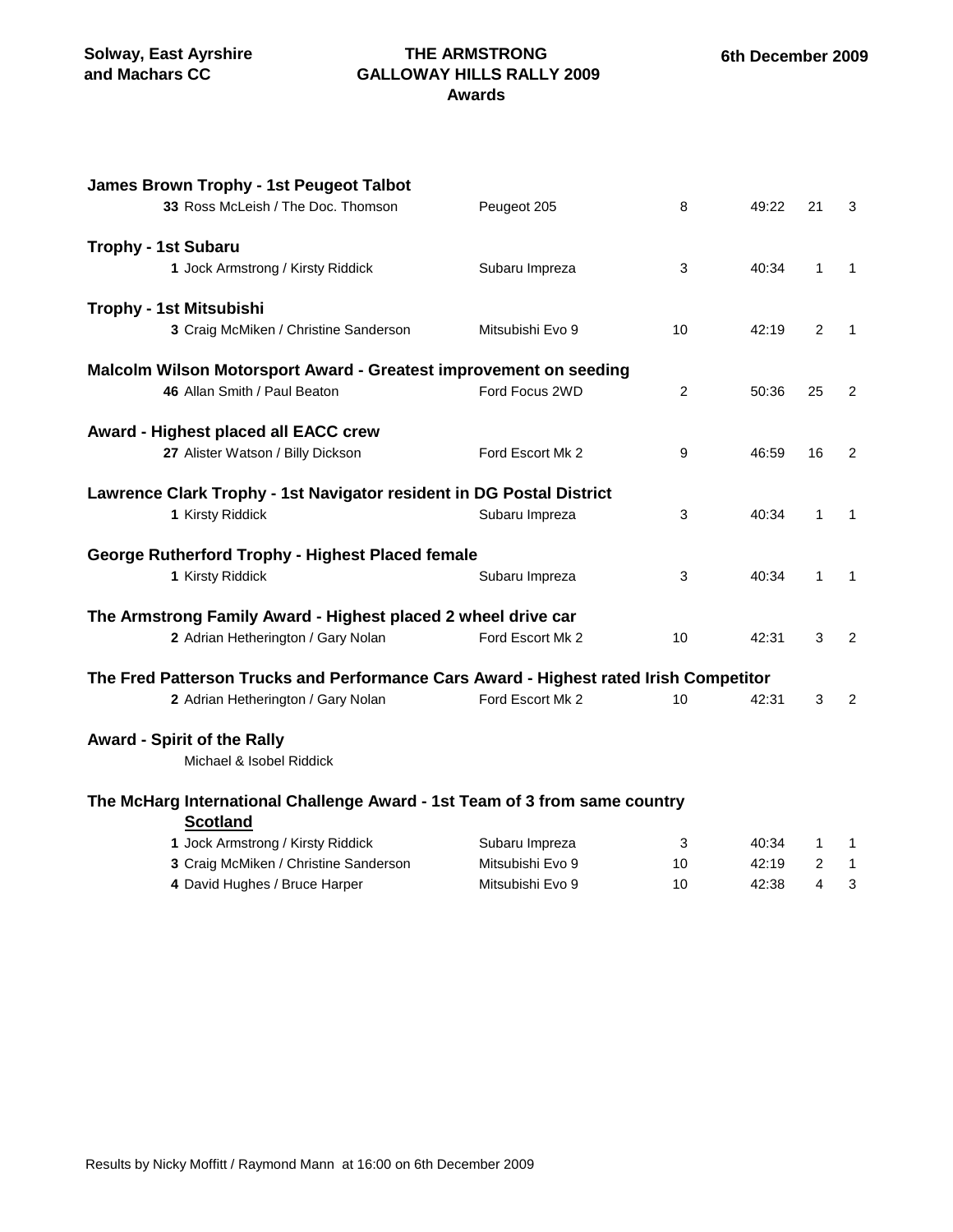**Solway, East Ayrshire and Machars CC**

### **THE ARMSTRONG GALLOWAY HILLS RALLY 2009 Final Results in overall order**

| No | Crew                                         | Car                       | <b>Class</b> | SS <sub>1</sub> | SS <sub>2</sub> | SS3   | SS4   | SS <sub>5</sub> | Othr | <b>Total</b> | <b>O/A</b>     | <b>CI</b>                |
|----|----------------------------------------------|---------------------------|--------------|-----------------|-----------------|-------|-------|-----------------|------|--------------|----------------|--------------------------|
|    | 1 Jock Armstrong / Kirsty Riddick            | Subaru Impreza            | 3            | 6:55            | 9:07            | 8:24  | 6:55  | 9:13            |      | 40:34        | 1              | $\mathbf{1}$             |
|    | 3 Craig McMiken / Christine Sanderson        | Mitsubishi Evo 9          | 10           | 7:10            | 9:35            | 8:54  | 7:02  | 9:38            |      | 42:19        | $\overline{c}$ | $\mathbf{1}$             |
|    | 2 Adrian Hetherington / Gary Nolan           | Ford Escort Mk 2          | 10           | 7:02            | 9:22            | 8:58  | 7:01  | 10:08           |      | 42:31        | $\mathbf{3}$   | $\overline{2}$           |
|    | 4 David Hughes / Bruce Harper                | Mitsubishi Evo 9          | 10           | 7:09            | 9:44            | 8:56  | 7:06  | 9:43            |      | 42:38        | 4              | 3                        |
|    | 50 Seamus O'Connell / Sean Magee             | Ford Escort Mk 2          | 10           | 7:05            | 10:29           | 9:00  | 7:12  | 9:51            |      | 43:37        | 5              | $\overline{\mathcal{A}}$ |
|    | 49 Shane McGirr / Stephen O'Hanlon           | <b>Toyota Starlet</b>     | 8            | 7:29            | 10:07           | 8:55  | 7:23  | 9:48            |      | 43:42        | 6              | $\mathbf{1}$             |
|    | Richard Dickson / Sanny Dobie                | Subaru Impreza            | 10           | 7:23            | 10:08           | 9:06  | 7:22  | 10:02           |      | 44:01        | $\overline{7}$ | 5                        |
|    | 31 Mark Donnelly / John Rowan                | Ford Fiesta ST            | 2            | 7:19            | 10:28           | 8:58  | 7:26  | 10:11           |      | 44:22        | 8              | $\mathbf{1}$             |
|    | 15 Gordon Murray / Danny Small               | Subaru Impreza            | 10           | 7:37            | 10:30           | 9:08  | 7:30  | 10:14           |      | 44:59        | 9              | 6                        |
|    | 8 Raymond Donnelly / Alan Keena              | Ford Escort Mk 2          | 9            | 8:10            | 10:31           | 9:02  | 7:42  | 10:25           |      | 45:50        | 10             | $\mathbf 1$              |
|    | 16 Stuart Paterson / Colin Maxwell           | Subaru Impreza            | 10           | 8:07            | 10:50           | 9:22  | 7:39  | 10:20           |      | 46:18        | 11             | $\overline{7}$           |
|    | 30 Cecil Minford / Jonny Agnew               | Subaru Impreza            | 3            | 8:03            | 10:55           | 9:11  | 7:56  | 10:31           |      | 46:36        | 12             | $\overline{2}$           |
|    | 10 Jimmy Donnelly / Fabian McAleer           | Subaru Impreza            | 3            | 7:52            | 10:53           | 9:28  | 7:54  | 10:45           |      | 46:52        | 13             | 3                        |
| 17 | Lee Hastings / Brian Findon                  | Subaru Impreza            | 10           | 8:02            | 11:06           | 9:18  | 7:54  | 10:34           |      | 46:54        | 14             | 8                        |
|    | 25 Mickey McGillin / Lewis Boyd              | Ford Escort MK2           | 10           | 7:39            | 10:26           | 9:59  | 7:36  | 11:15           |      | 46:55        | 15             | 9                        |
|    | 27 Alister Watson / Billy Dickson            | Ford Escort Mk 2          | 9            | 7:49            | 10:55           | 9:46  | 7:44  | 10:45           |      | 46:59        | 16             | $\overline{c}$           |
|    | 18 Iain Haining / Mairi Riddick              | <b>Vauxhall Nova</b>      | 8            | 8:07            | 10:47           | 9:33  | 7:58  | 10:54           |      | 47:19        | 17             | $\overline{2}$           |
|    | 51 Paul Benn / Richard Cooke                 | Ford Fiesta R2            | 4            | 8:16            | 10:59           | 9:43  | 7:54  | 10:41           |      | 47:33        | 18             | $\mathbf{1}$             |
| 34 | James Robertson / George Myatt               | Citroen C2R2              | 4            | 8:12            | 10:59           | 9:46  | 8:09  | 10:48           |      | 47:54        | 19             | $\overline{c}$           |
|    | 39 Niall Cowan / Marcel Freling              | MG ZR                     | 7            | 8:12            | 11:06           | 9:42  | 8:12  | 10:58           |      | 48:10        | 20             | $\mathbf{1}$             |
|    | 33 Ross McLeish / The Doc. Thomson           | Peugeot 205               | 8            | 8:19            | 10:50           | 11:13 | 8:07  | 10:53           |      | 49:22        | 21             | 3                        |
| 20 | George Bryson / Jacqueline Bryson            | Ford Escort Twincam       | 8            | 8:28            | 11:23           | 9:50  | 8:20  | 11:21           |      | 49:22        | 22             | 4                        |
|    | 35 Hugh Murdoch / M J McCaffrey              | Ford Escort               | 9            | 8:25            | 11:29           | 10:07 | 8:23  | 11:20           |      | 49:44        | 23             | 3                        |
|    | 37 Roland Wessel / Malcolm Vie               | Lancia Delta              | 10           | 8:44            | 11:45           | 10:24 | 8:23  | 11:17           |      | 50:33        | 24             | 10                       |
|    | 46 Allan Smith / Paul Beaton                 | Ford Focus 2WD            | 2            | 8:33            | 11:53           | 10:19 | 8:28  | 11:23           |      | 50:36        | 25             | $\overline{c}$           |
|    | 42 Steven Smith / Kirstie Marshall           | Peugeot 205 GTi           | 8            | 8:36            | 11:56           | 10:17 | 8:23  | 11:25           |      | 50:37        | 26             | 5                        |
| 29 | Tommy Mackin / Billy Gower                   | Subaru Impreza            | 10           | 8:47            | 11:52           | 9:59  | 8:25  | 11:34           |      | 50:37        | 27             | 11                       |
|    | 38 Ian Bendall / Richard Barber- Fleming     | Vauxhall Corsa            | 8            | 8:42            | 11:47           | 10:16 | 8:47  | 11:46           |      | 51:18        | 28             | 6                        |
|    | 48 Craig Corson / Chris Meggs                | Ford Sierra               | 10           | 8:49            | 12:27           | 10:43 | 9:11  | 12:09           |      | 53:19        | 29             | 12                       |
| 21 | Colin Gemmell / Stuart Cant                  | Subaru Impreza            | 10           | 8:15            | 11:44           | 9:30  | 13:25 | 10:46           |      | 53:40        | 30             | 13                       |
|    | 32 Duncan Ferguson / Janice Ferguson         | Ford Escort               | 9            | 8:13            | 10:56           | 9:44  | 8:08  | 19:00           |      | 56:01        | 31             | $\overline{4}$           |
|    | 47 David Rutherford / Garry Russell          | Vauxhall Nova             | 8            | 10:53           | 13:39           | 12:07 | 10:11 | 13:54           |      | 60:44        | 32             | $\overline{7}$           |
|    | 24 Blair McCulloch / Alex McCulloch          | <b>Vauxhall Nova</b>      | 8            | 8:12            | 19:00           | 10:11 | 8:26  | 11:07           | 4:00 | 60:56        | 33             | 8                        |
|    | 44 Darren Martin / Martin Steele             | Peugeot 205 XS            | 7            | 14:46           | 13:29           | 11:45 | 16:00 | 13:30           |      | 69:30        | 34             | $\overline{2}$           |
|    | 5 Ian Paterson / David Bogie                 | Subaru Impreza            | 10           |                 |                 |       |       |                 |      | F/F          |                |                          |
|    | 6 David Wilson / Drew Sturrock               | Mitsubishi Evo 4          | 10           |                 |                 |       |       |                 |      | F/F          |                |                          |
|    | 9 Brian McGillin / David Doherty             | <b>Toyota Corolla WRC</b> | 10           |                 |                 |       |       |                 |      | F/F          |                |                          |
|    | 11 Eddie O'Donnell Jnr / Eddie O'Donnell Snr | Ford Escort RS            | 10           |                 |                 |       |       |                 |      | F/F          |                |                          |
|    | 12 Alan Carmichael / Ivor Lamont             | Mitsubishi Evo 9          | 3            |                 |                 |       |       |                 |      | F/F          |                |                          |
|    | 14 Joseph McGonigle / Niall Burns            | Citroen C2-R2-Max         | 4            |                 |                 |       | 8:02  | 10:51           |      | F/F          |                |                          |
|    | 19 Tam Brown / Mike Curry                    | Peugeot 205               | 8            | 7:07            | 19:00           | 9:36  |       |                 |      | F/F          |                |                          |
|    | 22 Tommy Brown / Jim Robertson               | Subaru Impreza            | 10           | 8:10            | 11:30           | 9:58  | 7:58  |                 |      | F/F          |                |                          |
|    | 26 Callum Bendall / Jim Haugh                | Ford KA                   | 7            | 8:33            | 11:18           |       |       |                 |      | F/F          |                |                          |
|    | 28 Fraser Wilson / Steven Broll              | Vauxhall Nova             | 7            | 8:38            | 11:39           | 10:26 |       |                 |      | F/F          |                |                          |
|    | 36 Alan McMorran / Albert Connelly           | Peugeot 205GTi            | 9            | 8:53            | 19:00           | 10:22 |       |                 |      | F/F          |                |                          |
|    | 40 Peter Stewart / Phil Shortt               | Ford Fiesta               | 2            | 16:00           | 19:00           | 9:52  | 8:13  | 10:50           |      | F/F          |                |                          |
|    | 41 Charles Blair / Kenneth Marchbank         | Volkswagen Polo           | 7            | 8:28            | 11:12           | 9:56  |       |                 |      | F/F          |                |                          |
|    | 43 Stuart Taylor / Claire Scott              | <b>Ford Sierra</b>        | 9            | 9:11            | 19:00           | 11:02 | 9:30  |                 |      | F/F          |                |                          |
|    | 45 Mark Stewart / Gordon Gray                | Ford Escort               | 9            | 9:44            | 12:47           | 11:17 |       |                 |      | F/F          |                |                          |
|    | 52 Malloch Nichol / Ian Nichol               | Mitsubishi Evo 9          |              | $4$ N/S         |                 |       |       |                 |      | F/F          |                |                          |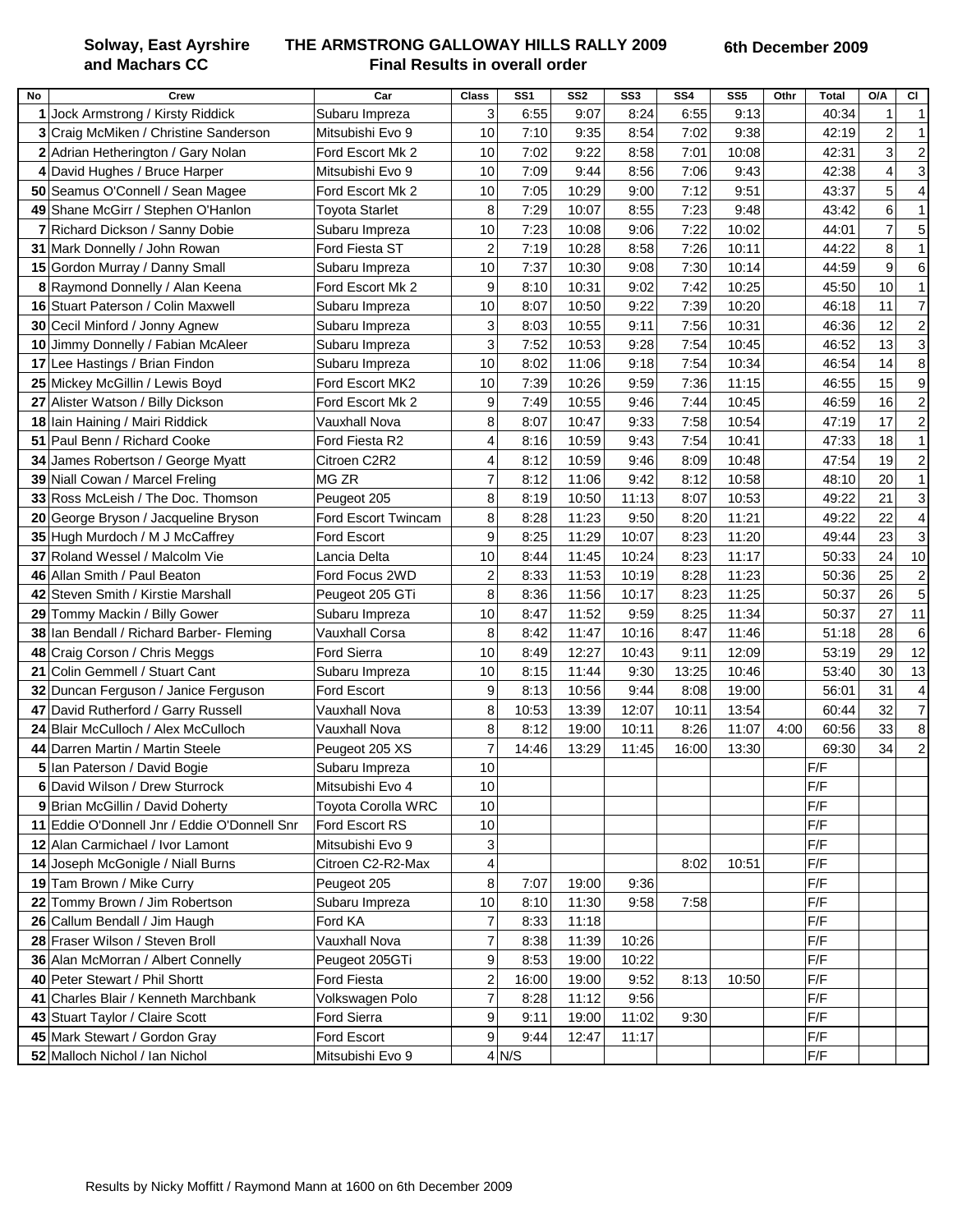**Solway, East Ayrshire and Machars CC**

### **THE ARMSTRONG GALLOWAY HILLS RALLY 2009 Final Results in class order**

|    | Crew                                         | Car                   | <b>Class</b>            | SS <sub>1</sub> | SS <sub>2</sub> | SS3   | SS4   | SS <sub>5</sub> |      | <b>Total</b> | O/A            | <b>CI</b>      |
|----|----------------------------------------------|-----------------------|-------------------------|-----------------|-----------------|-------|-------|-----------------|------|--------------|----------------|----------------|
| No | 31 Mark Donnelly / John Rowan                | Ford Fiesta ST        | 2                       | 7:19            | 10:28           | 8:58  | 7:26  | 10:11           | Othr | 44:22        | 8              | $\overline{1}$ |
|    | 46 Allan Smith / Paul Beaton                 | Ford Focus 2WD        | $\overline{c}$          | 8:33            | 11:53           | 10:19 | 8:28  | 11:23           |      | 50:36        | 25             | $\overline{c}$ |
|    | 40 Peter Stewart / Phil Shortt               | Ford Fiesta           | $\overline{\mathbf{c}}$ | 16:00           | 19:00           | 9:52  | 8:13  | 10:50           |      | F/F          |                |                |
| 1  | Jock Armstrong / Kirsty Riddick              | Subaru Impreza        | 3                       | 6:55            | 9:07            | 8:24  | 6:55  | 9:13            |      | 40:34        | $\mathbf{1}$   | $\mathbf{1}$   |
| 30 | Cecil Minford / Jonny Agnew                  | Subaru Impreza        | 3                       | 8:03            | 10:55           | 9:11  | 7:56  | 10:31           |      | 46:36        | 12             | $\overline{c}$ |
| 10 | Jimmy Donnelly / Fabian McAleer              | Subaru Impreza        | 3                       | 7:52            | 10:53           | 9:28  | 7:54  | 10:45           |      | 46:52        | 13             | 3              |
| 12 | Alan Carmichael / Ivor Lamont                | Mitsubishi Evo 9      | 3                       |                 |                 |       |       |                 |      | F/F          |                |                |
|    | 51 Paul Benn / Richard Cooke                 | Ford Fiesta R2        | 4                       | 8:16            | 10:59           | 9:43  | 7:54  | 10:41           |      | 47:33        | 18             | $\mathbf 1$    |
| 34 | James Robertson / George Myatt               | Citroen C2R2          | 4                       | 8:12            | 10:59           | 9:46  | 8:09  | 10:48           |      | 47:54        | 19             | $\overline{2}$ |
| 14 | Joseph McGonigle / Niall Burns               | Citroen C2-R2-Max     | 4                       |                 |                 |       | 8:02  | 10:51           |      | F/F          |                |                |
|    | 52 Malloch Nichol / Ian Nichol               | Mitsubishi Evo 9      |                         | 4 N/S           |                 |       |       |                 |      | F/F          |                |                |
|    | 39 Niall Cowan / Marcel Freling              | <b>MG ZR</b>          | 7                       | 8:12            | 11:06           | 9:42  | 8:12  | 10:58           |      | 48:10        | 20             | $\mathbf 1$    |
|    | 44 Darren Martin / Martin Steele             | Peugeot 205 XS        | $\overline{7}$          | 14:46           | 13:29           | 11:45 | 16:00 | 13:30           |      | 69:30        | 34             | $\overline{2}$ |
|    | 26 Callum Bendall / Jim Haugh                | Ford KA               | $\overline{7}$          | 8:33            | 11:18           |       |       |                 |      | F/F          |                |                |
|    | 28 Fraser Wilson / Steven Broll              | Vauxhall Nova         | $\overline{7}$          | 8:38            | 11:39           | 10:26 |       |                 |      | F/F          |                |                |
|    | 41 Charles Blair / Kenneth Marchbank         | Volkswagen Polo       | 7                       | 8:28            | 11:12           | 9:56  |       |                 |      | F/F          |                |                |
|    | 49 Shane McGirr / Stephen O'Hanlon           | <b>Toyota Starlet</b> | 8                       | 7:29            | 10:07           | 8:55  | 7:23  | 9:48            |      | 43:42        | 6              | $\overline{1}$ |
|    | 18 Iain Haining / Mairi Riddick              | Vauxhall Nova         | 8                       | 8:07            | 10:47           | 9:33  | 7:58  | 10:54           |      | 47:19        | 17             | $\overline{2}$ |
|    | 33 Ross McLeish / The Doc. Thomson           | Peugeot 205           | 8                       | 8:19            | 10:50           | 11:13 | 8:07  | 10:53           |      | 49:22        | 21             | 3              |
|    | 20 George Bryson / Jacqueline Bryson         | Ford Escort Twincam   | 8                       | 8:28            | 11:23           | 9:50  | 8:20  | 11:21           |      | 49:22        | 22             | 4              |
| 42 | Steven Smith / Kirstie Marshall              | Peugeot 205 GTi       | 8                       | 8:36            | 11:56           | 10:17 | 8:23  | 11:25           |      | 50:37        | 26             | 5              |
| 38 | Ian Bendall / Richard Barber- Fleming        | Vauxhall Corsa        | 8                       | 8:42            | 11:47           | 10:16 | 8:47  | 11:46           |      | 51:18        | 28             | 6              |
| 47 | David Rutherford / Garry Russell             | Vauxhall Nova         | 8                       | 10:53           | 13:39           | 12:07 | 10:11 | 13:54           |      | 60:44        | 32             | $\overline{7}$ |
|    | 24 Blair McCulloch / Alex McCulloch          | Vauxhall Nova         | 8                       | 8:12            | 19:00           | 10:11 | 8:26  | 11:07           | 4:00 | 60:56        | 33             | 8              |
|    | 19 Tam Brown / Mike Curry                    | Peugeot 205           | 8                       | 7:07            | 19:00           | 9:36  |       |                 |      | F/F          |                |                |
|    | 8 Raymond Donnelly / Alan Keena              | Ford Escort Mk 2      | 9                       | 8:10            | 10:31           | 9:02  | 7:42  | 10:25           |      | 45:50        | 10             | $\mathbf 1$    |
|    | 27 Alister Watson / Billy Dickson            | Ford Escort Mk 2      | 9                       | 7:49            | 10:55           | 9:46  | 7:44  | 10:45           |      | 46:59        | 16             | $\overline{c}$ |
|    | 35 Hugh Murdoch / M J McCaffrey              | Ford Escort           | 9                       | 8:25            | 11:29           | 10:07 | 8:23  | 11:20           |      | 49:44        | 23             | 3              |
|    | 32 Duncan Ferguson / Janice Ferguson         | Ford Escort           | 9                       | 8:13            | 10:56           | 9:44  | 8:08  | 19:00           |      | 56:01        | 31             | 4              |
|    | 36 Alan McMorran / Albert Connelly           | Peugeot 205GTi        | 9                       | 8:53            | 19:00           | 10:22 |       |                 |      | F/F          |                |                |
|    | 43 Stuart Taylor / Claire Scott              | Ford Sierra           | 9                       | 9:11            | 19:00           | 11:02 | 9:30  |                 |      | F/F          |                |                |
|    | 45 Mark Stewart / Gordon Gray                | <b>Ford Escort</b>    | 9                       | 9:44            | 12:47           | 11:17 |       |                 |      | F/F          |                |                |
|    | 3 Craig McMiken / Christine Sanderson        | Mitsubishi Evo 9      | 10                      | 7:10            | 9:35            | 8:54  | 7:02  | 9:38            |      | 42:19        | $\overline{c}$ | $\mathbf{1}$   |
|    | 2 Adrian Hetherington / Gary Nolan           | Ford Escort Mk 2      | 10                      | 7:02            | 9:22            | 8:58  | 7:01  | 10:08           |      | 42:31        | 3              | $\overline{a}$ |
|    | 4 David Hughes / Bruce Harper                | Mitsubishi Evo 9      | 10                      | 7:09            | 9:44            | 8:56  | 7:06  | 9:43            |      | 42:38        | $\overline{4}$ | 3              |
|    | 50 Seamus O'Connell / Sean Magee             | Ford Escort Mk 2      | 10                      | 7:05            | 10:29           | 9:00  | 7:12  | 9:51            |      | 43:37        | $\sqrt{5}$     | 4              |
|    | 7 Richard Dickson / Sanny Dobie              | Subaru Impreza        | 10                      | 7:23            | 10:08           | 9:06  | 7:22  | 10:02           |      | 44:01        | $\overline{7}$ | 5              |
|    | 15 Gordon Murray / Danny Small               | Subaru Impreza        | 10                      | 7:37            | 10:30           | 9:08  | 7:30  | 10:14           |      | 44:59        | 9              | 6              |
|    | 16 Stuart Paterson / Colin Maxwell           | Subaru Impreza        | 10                      | 8:07            | 10:50           | 9:22  | 7:39  | 10:20           |      | 46:18        | 11             | $\overline{7}$ |
|    | 17 Lee Hastings / Brian Findon               | Subaru Impreza        | 10                      | 8:02            | 11:06           | 9:18  | 7:54  | 10:34           |      | 46:54        | 14             | 8              |
|    | 25 Mickey McGillin / Lewis Boyd              | Ford Escort MK2       | 10                      | 7:39            | 10:26           | 9:59  | 7:36  | 11:15           |      | 46:55        | 15             | 9              |
|    | 37 Roland Wessel / Malcolm Vie               | Lancia Delta          | 10                      | 8:44            | 11:45           | 10:24 | 8:23  | 11:17           |      | 50:33        | 24             | 10             |
|    | 29 Tommy Mackin / Billy Gower                | Subaru Impreza        | 10                      | 8:47            | 11:52           | 9:59  | 8:25  | 11:34           |      | 50:37        | 27             | 11             |
|    | 48 Craig Corson / Chris Meggs                | Ford Sierra           | 10                      | 8:49            | 12:27           | 10:43 | 9:11  | 12:09           |      | 53:19        | 29             | 12             |
|    | 21 Colin Gemmell / Stuart Cant               | Subaru Impreza        | 10                      | 8:15            | 11:44           | 9:30  | 13:25 | 10:46           |      | 53:40        | 30             | 13             |
|    | 5 Ian Paterson / David Bogie                 | Subaru Impreza        | 10                      |                 |                 |       |       |                 |      | F/F          |                |                |
|    | 6 David Wilson / Drew Sturrock               | Mitsubishi Evo 4      | 10                      |                 |                 |       |       |                 |      | F/F          |                |                |
|    | 9 Brian McGillin / David Doherty             | Toyota Corolla WRC    | 10                      |                 |                 |       |       |                 |      | F/F          |                |                |
|    | 11 Eddie O'Donnell Jnr / Eddie O'Donnell Snr | Ford Escort RS        | 10                      |                 |                 |       |       |                 |      | F/F          |                |                |
|    | 22 Tommy Brown / Jim Robertson               | Subaru Impreza        | 10                      | 8:10            | 11:30           | 9:58  | 7:58  |                 |      | F/F          |                |                |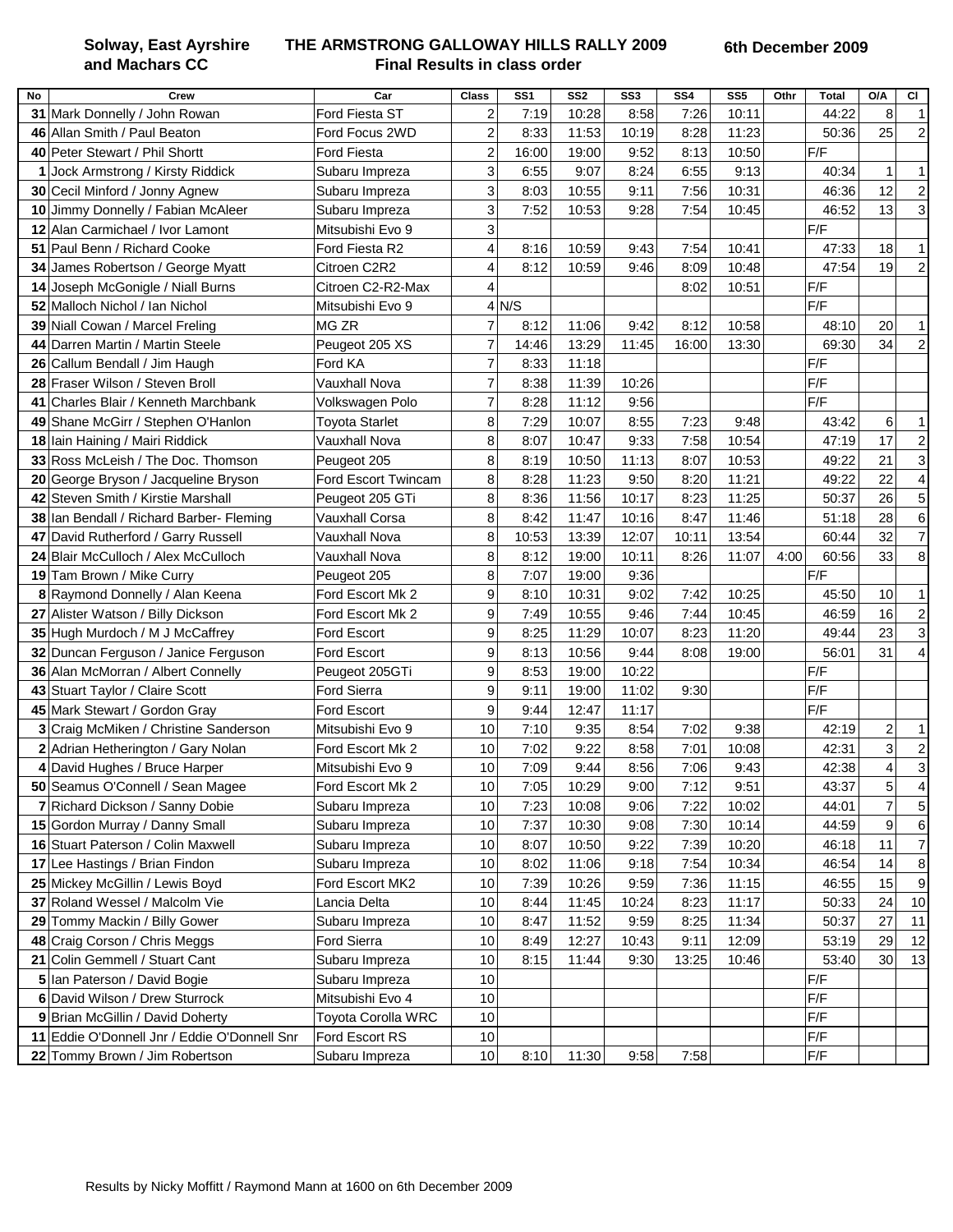**Solway, East Ayrshire and Machars CC**

### **THE ARMSTRONG GALLOWAY HILLS RALLY 2009 Final Results in car no order**

| No | <b>Crew</b>                               | Car                   | <b>Class</b>            | SS <sub>1</sub> | SS <sub>2</sub> | SS <sub>3</sub> | SS <sub>4</sub> | SS <sub>5</sub> | Othr | <b>Total</b>            | O/A            | <b>CI</b>               |
|----|-------------------------------------------|-----------------------|-------------------------|-----------------|-----------------|-----------------|-----------------|-----------------|------|-------------------------|----------------|-------------------------|
|    | 1 Jock Armstrong / Kirsty Riddick         | Subaru Impreza        | 3                       | 6:55            | 9:07            | 8:24            | 6:55            | 9:13            |      | 40:34                   | 1              | $\mathbf 1$             |
|    | 2 Adrian Hetherington / Gary Nolan        | Ford Escort Mk 2      | 10                      | 7:02            | 9:22            | 8:58            | 7:01            | 10:08           |      | 42:31                   | 3              | $\overline{c}$          |
|    | 3 Craig McMiken / Christine Sanderson     | Mitsubishi Evo 9      | 10                      | 7:10            | 9:35            | 8:54            | 7:02            | 9:38            |      | 42:19                   | $\overline{a}$ | $\mathbf{1}$            |
|    | 4 David Hughes / Bruce Harper             | Mitsubishi Evo 9      | 10                      | 7:09            | 9:44            | 8:56            | 7:06            | 9:43            |      | 42:38                   | $\overline{4}$ | 3                       |
| 5  | Ian Paterson / David Bogie                | Subaru Impreza        | 10                      |                 |                 |                 |                 |                 |      | F/F                     |                |                         |
| 6  | David Wilson / Drew Sturrock              | Mitsubishi Evo 4      | 10                      |                 |                 |                 |                 |                 |      | F/F                     |                |                         |
| 7  | Richard Dickson / Sanny Dobie             | Subaru Impreza        | 10                      | 7:23            | 10:08           | 9:06            | 7:22            | 10:02           |      | 44:01                   | $\overline{7}$ | 5                       |
| 8  | Raymond Donnelly / Alan Keena             | Ford Escort Mk 2      | 9                       | 8:10            | 10:31           | 9:02            | 7:42            | 10:25           |      | 45:50                   | 10             | $\mathbf{1}$            |
| 9  | Brian McGillin / David Doherty            | Toyota Corolla WRC    | 10                      |                 |                 |                 |                 |                 |      | F/F                     |                |                         |
| 10 | Jimmy Donnelly / Fabian McAleer           | Subaru Impreza        | 3                       | 7:52            | 10:53           | 9:28            | 7:54            | 10:45           |      | 46:52                   | 13             | 3                       |
| 11 | Eddie O'Donnell Jnr / Eddie O'Donnell Snr | Ford Escort RS        | 10                      |                 |                 |                 |                 |                 |      | F/F                     |                |                         |
| 12 | Alan Carmichael / Ivor Lamont             | Mitsubishi Evo 9      | 3                       |                 |                 |                 |                 |                 |      | F/F                     |                |                         |
| 14 | Joseph McGonigle / Niall Burns            | Citroen C2-R2-Max     | 4                       |                 |                 |                 | 8:02            | 10:51           |      | F/F                     |                |                         |
| 15 | Gordon Murray / Danny Small               | Subaru Impreza        | 10                      | 7:37            | 10:30           | 9:08            | 7:30            | 10:14           |      | 44:59                   | 9              | 6                       |
| 16 | Stuart Paterson / Colin Maxwell           | Subaru Impreza        | 10                      | 8:07            | 10:50           | 9:22            | 7:39            | 10:20           |      | 46:18                   | 11             | $\overline{7}$          |
| 17 | Lee Hastings / Brian Findon               | Subaru Impreza        | 10                      | 8:02            | 11:06           | 9:18            | 7:54            | 10:34           |      | 46:54                   | 14             | 8                       |
| 18 | Iain Haining / Mairi Riddick              | <b>Vauxhall Nova</b>  | 8                       | 8:07            | 10:47           | 9:33            | 7:58            | 10:54           |      | 47:19                   | 17             | $\overline{c}$          |
|    | 19 Tam Brown / Mike Curry                 | Peugeot 205           | 8                       | 7:07            | 19:00           | 9:36            |                 |                 |      | F/F                     |                |                         |
| 20 | George Bryson / Jacqueline Bryson         | Ford Escort Twincam   | 8                       | 8:28            | 11:23           | 9:50            | 8:20            | 11:21           |      | 49:22                   | 22             | 4                       |
| 21 | Colin Gemmell / Stuart Cant               | Subaru Impreza        | 10                      | 8:15            | 11:44           | 9:30            | 13:25           | 10:46           |      | 53:40                   | 30             | 13                      |
| 22 | Tommy Brown / Jim Robertson               | Subaru Impreza        | 10                      | 8:10            | 11:30           | 9:58            | 7:58            |                 |      | F/F                     |                |                         |
| 24 | Blair McCulloch / Alex McCulloch          | Vauxhall Nova         | 8                       | 8:12            | 19:00           | 10:11           | 8:26            | 11:07           | 4:00 | 60:56                   | 33             | 8                       |
| 25 | Mickey McGillin / Lewis Boyd              | Ford Escort MK2       | 10                      | 7:39            | 10:26           | 9:59            | 7:36            | 11:15           |      | 46:55                   | 15             | 9                       |
| 26 | Callum Bendall / Jim Haugh                | Ford KA               | $\overline{7}$          | 8:33            | 11:18           |                 |                 |                 |      | F/F                     |                |                         |
| 27 | Alister Watson / Billy Dickson            | Ford Escort Mk 2      | 9                       | 7:49            | 10:55           | 9:46            | 7:44            | 10:45           |      | 46:59                   | 16             | $\overline{2}$          |
| 28 | Fraser Wilson / Steven Broll              | <b>Vauxhall Nova</b>  | $\overline{7}$          | 8:38            | 11:39           | 10:26           |                 |                 |      | F/F                     |                |                         |
| 29 | Tommy Mackin / Billy Gower                | Subaru Impreza        | 10                      | 8:47            | 11:52           | 9:59            | 8:25            | 11:34           |      | 50:37                   | 27             | 11                      |
| 30 | Cecil Minford / Jonny Agnew               | Subaru Impreza        | 3                       | 8:03            | 10:55           | 9:11            | 7:56            | 10:31           |      | 46:36                   | 12             | $\overline{c}$          |
| 31 | Mark Donnelly / John Rowan                | Ford Fiesta ST        | $\overline{c}$          | 7:19            | 10:28           | 8:58            | 7:26            | 10:11           |      | 44:22                   | 8              | $\mathbf{1}$            |
| 32 | Duncan Ferguson / Janice Ferguson         | Ford Escort           | 9                       | 8:13            | 10:56           | 9:44            | 8:08            | 19:00           |      | 56:01                   | 31             | 4                       |
| 33 | Ross McLeish / The Doc. Thomson           | Peugeot 205           | 8                       | 8:19            | 10:50           | 11:13           | 8:07            | 10:53           |      | 49:22                   | 21             | 3                       |
| 34 | James Robertson / George Myatt            | Citroen C2R2          | 4                       | 8:12            | 10:59           | 9:46            | 8:09            | 10:48           |      | 47:54                   | 19             | $\overline{c}$          |
|    | 35 Hugh Murdoch / M J McCaffrey           | Ford Escort           | 9                       | 8:25            | 11:29           | 10:07           | 8:23            | 11:20           |      | 49:44                   | 23             | 3                       |
|    | 36 Alan McMorran / Albert Connelly        | Peugeot 205GTi        | 9                       | 8:53            | 19:00           | 10:22           |                 |                 |      | F/F                     |                |                         |
|    | 37 Roland Wessel / Malcolm Vie            | Lancia Delta          | 10                      | 8:44            | 11:45           | 10:24           | 8:23            | 11:17           |      | 50:33                   | 24             | 10                      |
|    | 38 Ian Bendall / Richard Barber- Fleming  | Vauxhall Corsa        | 8                       | 8:42            | 11:47           | 10:16           | 8:47            | 11:46           |      | 51:18                   | 28             | 6                       |
| 39 | Niall Cowan / Marcel Freling              | MG ZR                 | $\overline{7}$          | 8:12            | 11:06           | 9:42            | 8:12            | 10:58           |      | 48:10                   | 20             | $\mathbf 1$             |
| 40 | Peter Stewart / Phil Shortt               | <b>Ford Fiesta</b>    | $\overline{\mathbf{c}}$ | 16:00           | 19:00           | 9:52            | 8:13            | 10:50           |      | F/F                     |                |                         |
| 41 | Charles Blair / Kenneth Marchbank         | Volkswagen Polo       | 7                       | 8:28            | 11:12           | 9:56            |                 |                 |      | F/F                     |                |                         |
| 42 | Steven Smith / Kirstie Marshall           | Peugeot 205 GTi       | 8                       | 8:36            | 11:56           | 10:17           | 8:23            | 11:25           |      | 50:37                   | 26             | 5                       |
| 43 | Stuart Taylor / Claire Scott              | Ford Sierra           | 9                       | 9:11            | 19:00           | 11:02           | 9:30            |                 |      | F/F                     |                |                         |
| 44 | Darren Martin / Martin Steele             | Peugeot 205 XS        | 7                       | 14:46           | 13:29           | 11:45           | 16:00           | 13:30           |      | 69:30                   | 34             | $\overline{\mathbf{c}}$ |
| 45 | Mark Stewart / Gordon Gray                | Ford Escort           | 9                       | 9:44            | 12:47           | 11:17           |                 |                 |      | $\mathsf{F}/\mathsf{F}$ |                |                         |
|    | 46 Allan Smith / Paul Beaton              | Ford Focus 2WD        | $\overline{\mathbf{c}}$ | 8:33            | 11:53           | 10:19           | 8:28            | 11:23           |      | 50:36                   | 25             | $\overline{c}$          |
|    | 47 David Rutherford / Garry Russell       | Vauxhall Nova         | 8                       | 10:53           | 13:39           | 12:07           | 10:11           | 13:54           |      | 60:44                   | 32             | 7                       |
|    | 48 Craig Corson / Chris Meggs             | Ford Sierra           | 10                      | 8:49            | 12:27           | 10:43           | 9:11            | 12:09           |      | 53:19                   | 29             | 12                      |
|    | 49 Shane McGirr / Stephen O'Hanlon        | <b>Toyota Starlet</b> | 8                       | 7:29            | 10:07           | 8:55            | 7:23            | 9:48            |      | 43:42                   | 6              | $\mathbf{1}$            |
|    | 50 Seamus O'Connell / Sean Magee          | Ford Escort Mk 2      | 10                      | 7:05            | 10:29           | 9:00            | 7:12            | 9:51            |      | 43:37                   | 5              | 4                       |
|    | 51 Paul Benn / Richard Cooke              | Ford Fiesta R2        | 4                       | 8:16            | 10:59           | 9:43            | 7:54            | 10:41           |      | 47:33                   | 18             | $\mathbf{1}$            |
|    | 52 Malloch Nichol / Ian Nichol            | Mitsubishi Evo 9      |                         | 4 N/S           |                 |                 |                 |                 |      | $\mathsf{F}/\mathsf{F}$ |                |                         |